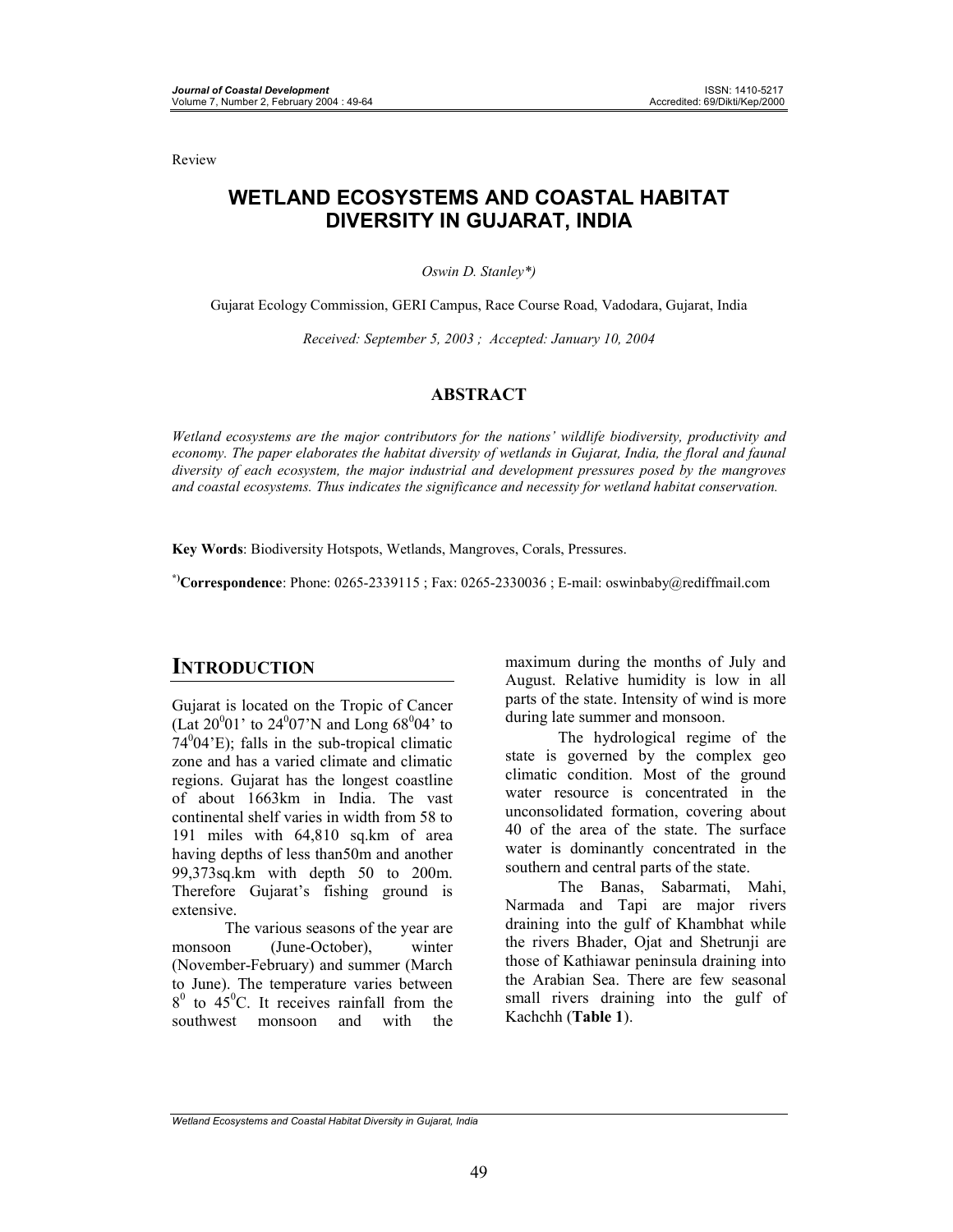| <b>Region</b>                    | Name of the<br>river | Length<br>flowing in<br>Gujarat | Catchment<br>area in<br>Gujarat | Average<br>annual<br>runoff | <b>Nature of</b><br><b>River</b> |
|----------------------------------|----------------------|---------------------------------|---------------------------------|-----------------------------|----------------------------------|
|                                  |                      | (Km)                            | (sq.km)                         | (MCM)                       |                                  |
|                                  |                      |                                 |                                 | (Avg. of<br>1982-1993)      |                                  |
| <b>North Gujarat</b>             |                      |                                 |                                 |                             |                                  |
|                                  | Sabarmati            | 323                             | 18495                           | 870.52                      | Ephemeral                        |
|                                  | <b>Banas</b>         | 188                             | 5405                            | 42.86                       | Ephemeral                        |
|                                  | Saraswati            |                                 | 2282                            | 18.62                       | Ephemeral                        |
|                                  | Rupen                | 156                             | 2662                            | 143.71                      | Ephemeral                        |
|                                  | Rel                  |                                 | 238                             | 9.82                        | Ephemeral                        |
| <b>South and Central Gujarat</b> |                      |                                 |                                 |                             |                                  |
|                                  | Narmada              | 159                             | 11399                           | 6016.31                     | Perennial                        |
|                                  | Tapi                 | 214                             | 3837                            | 6627.67                     | Perennial                        |
|                                  | Mahi                 | 242                             | 11694                           | 4807.18                     | Perennial                        |
|                                  | Dhadar               | 142                             | 4201                            | 511.90                      | Ephemeral                        |
|                                  | Kim                  | 107                             | 1330                            | 311.16                      | Ephemeral                        |
|                                  | Purna                | 142                             | 2431                            | 1466.92                     | Ephemeral                        |
|                                  | Ambica               | 136                             | 2715                            | 1307.86                     | Ephemeral                        |
|                                  | Damanganga           | 33                              | 495                             | 2938.94                     | Ephemeral                        |
| Saurashtra Peninsula             |                      |                                 |                                 |                             |                                  |
|                                  | Shetrunji            | 182                             | 5571                            | 34.72                       | Ephemeral                        |
|                                  | <b>Bhader</b>        | 198                             | 7075                            | 353.33                      | Ephemeral                        |
|                                  | Machhu               | 141                             | 2515                            |                             | Ephemeral                        |
|                                  | Saraswati            |                                 |                                 | 70.96                       | Ephemeral                        |
| <b>Kachchh Peninsula</b>         |                      |                                 |                                 |                             |                                  |
|                                  | Khari                |                                 | 373                             |                             | Ephemeral                        |
|                                  | Pur                  |                                 |                                 | 0.27                        | Ephemeral                        |
|                                  | Kanakavati           |                                 | 275                             | 0.81                        | Ephemeral                        |
|                                  | Gjansar              |                                 |                                 | 0.28                        | Ephemeral                        |

**Table 1.** Status of the major Rivers in Gujarat

**Source**: ORG (1999), CWC (1997) and planning Atlas of Gujarat

# **SALIENT BIODIVERSITY HOTSPOTS OF GUJARAT**

Gujarat is bestowed with one of the most diverse kinds of wetlands in the country including mangroves, coral reefs, beaches, mudflats, tidal flats, flood plain systems and fresh water lakes and reservoirs.

The unique bio diversity hotspots of Gujarat are as follows:

- Flamingo city between Khadir and pahchhm belts in Gujarat in Great Rann of Kachchh – breeding ground of migratory flamingoes.
- Northern arid regions of Kachchh – habitat for the Spiny tailed lizard, *Uromastix hardwickii.*
- Wild Ass Sanctuary of Little Rann of Kachchh – home for the last surviving population of Indian Wild Ass.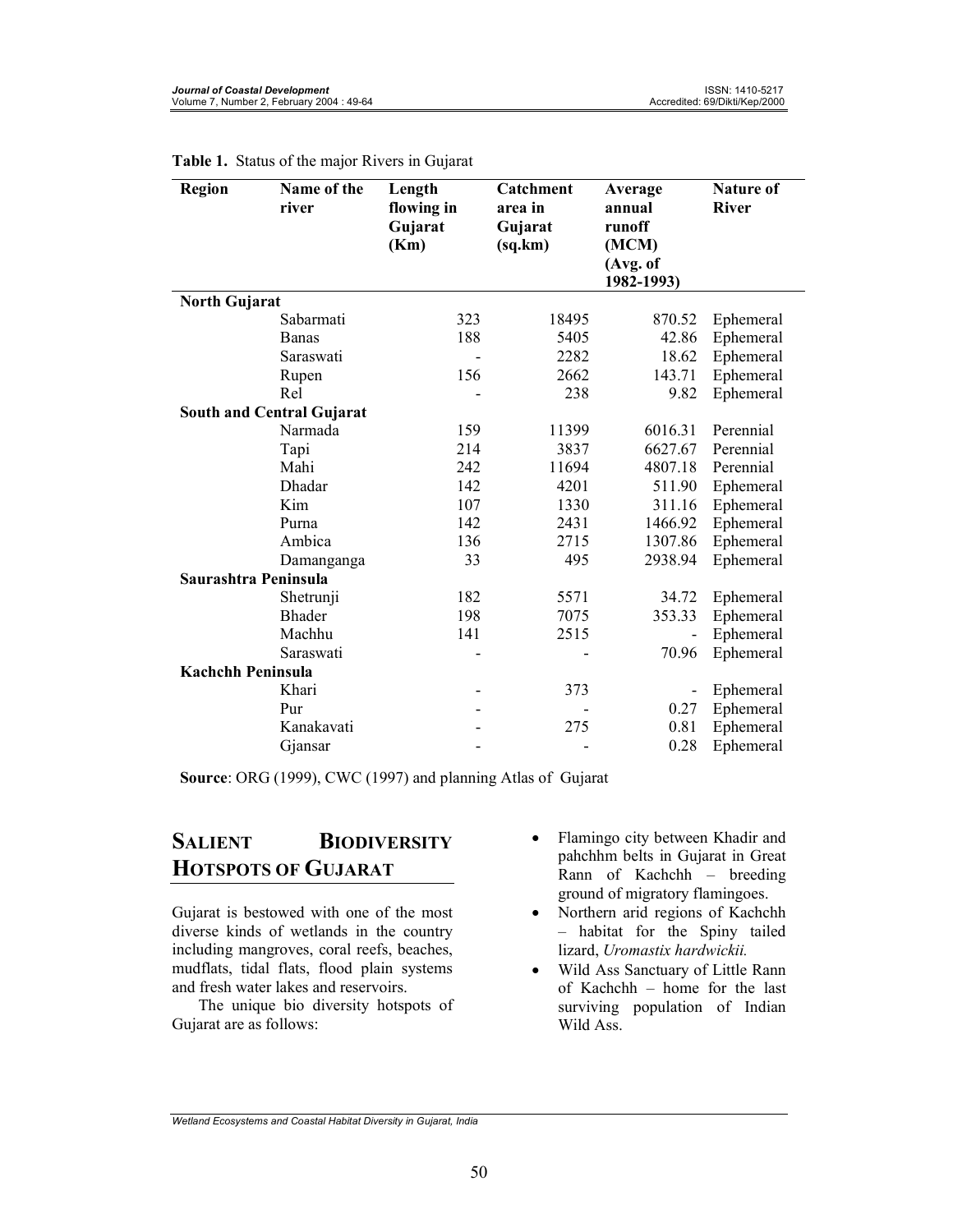- Gaga Great Indian Bustard Sanctuary – Grassland supporting the majestic bird, the Great Indian Bustard listed in the Red Data Book.
- Vansda National Park, Valsad **District**
- Vajpur Forests of Surat District
- Vijayanagar Forests of Sabarkantha District
- Velvadar National Park
- Girnar Forests of Junagadh District
- Narayan Sarovar Chinkara **Sanctuary**
- Ratnamahal Sloth Bear Sanctuary
- Nal Sarovar Bird Sanctuary
- Shoolpaneshwar Wildlife Sanctuary, Bharuch District
- Purna Wildlife Sanctuary, Dangs **District**
- Gir Wildlife Sanctuary and National Park, Jungadh District
- Marine National Park in Gulf of Kachchh.

The population of Gujarat is 48,387,270 according to 2001 census. About 29 tribes consisting of about 15% of the population have a large depository of indigenous knowledge on 1200 plants species including 750 medicinal plants. Gujarat, in its four-bio geographic zones recorded 4320 species of plants and 27028 species of animals. Some endangered mammals of Gujarat are Caracal, Desert Cat, Ratel, Long eared Hedgehog, Common Dolphin and Antelope; birds - Lesser Florican, Great Indian Bustard, Indian Skimmer, Sarus Crane and Dalmatian Pelican; Reptiles - Green Turtle, Banded Geeko, Painted Frog and Spiny Tailed Lizard. The indigenous breeds of cattle and Buffuloes in Gujarat are Gir, Kankrej and Dangi and Surati, Mehsani, Jafrabadi and Murah respectively.

The wetlands of the state are major wintering areas for cranes, pelicans, flamingoes, ducks and shore birds. The only breeding sites for the greater and lesser flamingos in Asia are confined to the Rann of Kachchh. The state also serves as the home for Indian Wild Ass, which is unique and confined to the narrow zones of Kachchh. The only population of Dugong on the West Coast of India is present in the Gulf of Kachchh region.

Taking catch per hour as the criterion, the dominant fisheries in coastal Gujarat include jew fish (sciaenid) and silver grunt in kachchh, Porbandar and Dwarka, golden wam (eel) in Kambhat and Veeraval, cat fish in Kachchh and Porbandar, elasmobranches in Kachchh and other sciaenids in Dwarka, Kachchh, Porbandar and Khambhat.

# **WETLAND ECOSYSTEM AND HABITAT DIVERSITY IN KACHCHH**

Due to geographical situation and prevailing physio-climatic conditions, following major natural eco-systems and habitats can be delineated:

## **A. Wetlands of Kachchh**

There are many natural seasonal wetlands in Kachchh. In total about 258 wetlands<br>were delineated through satellite delineated through satellite imageries. These wetlands cover approximately  $21772 \text{km}^2$  area, which is more than 80% of the entire state (SAC, 1998). Majority of these wetlands, are however, found in the saline flatlands of Ranns and Banni. These wetlands support large number of migratory waterfowls in winter

## **1. Ranns of Kachchh**

Rann is the largest saline and marshy tracts in the world. The Great Rann of Kachchh (GRK) and the Little Rann of Kachchh

*Wetland Ecosystems and Coastal Habitat Diversity in Gujarat, India*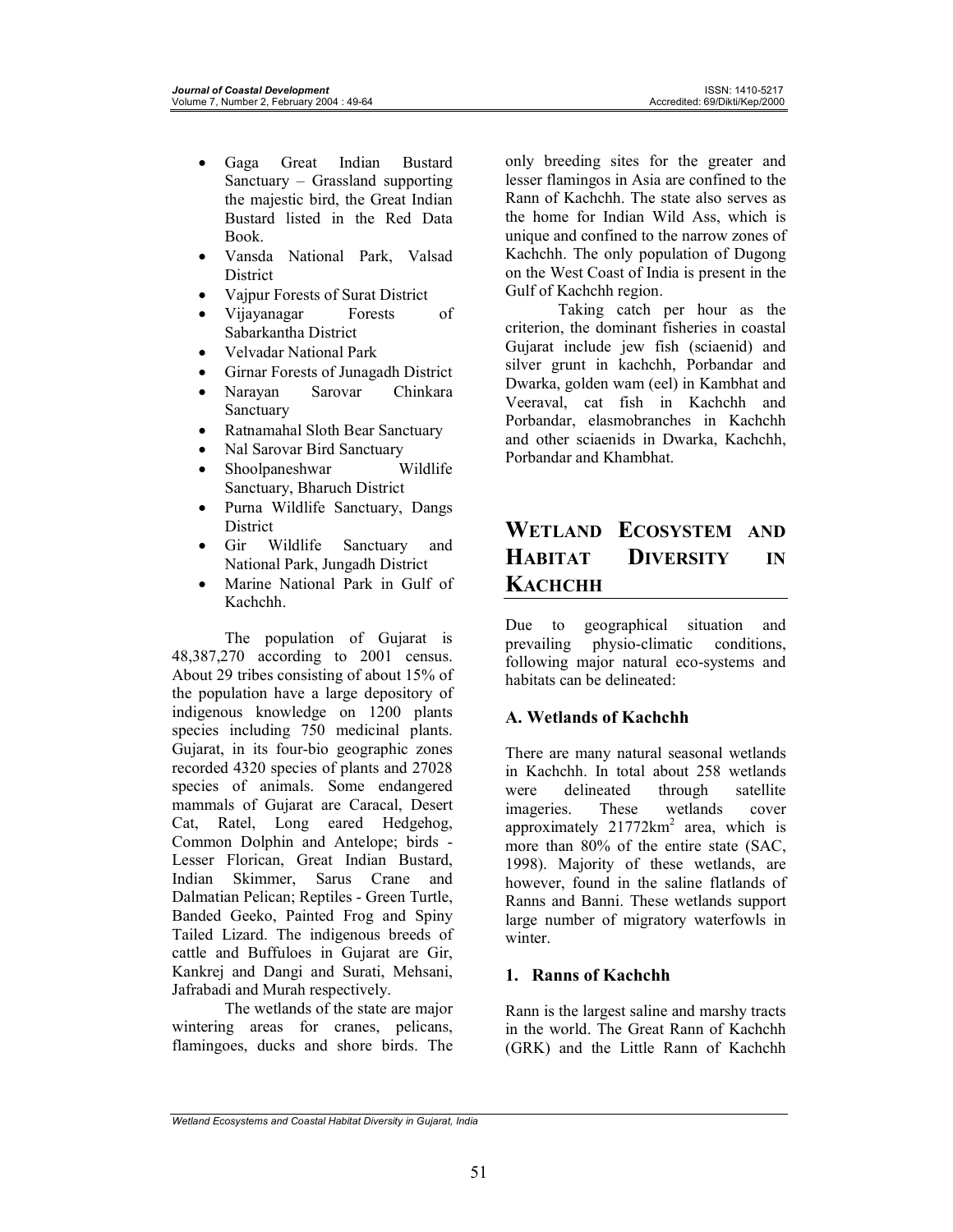(LRK) with an area of about 16780 km2 and 5180 km2, respectively, constitute the entire Rann of Kachchh. The Ranns in general characterized by flat topography, annual water inundation pattern, high salinity, barrenness and many 'bets' or Islands. The islands are slightly raised isolated patches of land with less salinity and support some xerophytic vegetation.

## **1a.** *Great Rann of Kachchh (GRK)*

Salt-impregnated GRK is one of the most remarkable and unique ecosystems of Kachchh and probably one of its own kinds in the world due to its wilderness value. The average altitude is about 15 meter above mean sea level, and thus appears like a tabletop surface, interspersed with small uplands (islands) locally called 'bets'. The GRK owes its origin to a marine transgression in geological time scale and is tectonically an unstable area. Ecologically, it represents one of the largest seasonal saline wetland areas having the water depth ranging from 0.5 to 1.5 meter. However, after October-November, water start drying up and the area turns into a saline desert, where the thick deposit of salt crystals is a common scenario.

## *Fauna*

GRK is a refuge for the Indian Wild Ass (*Equus hemionus khur*), a threatened sub species of Asiatic wild ass. Breading area for Greater Flamingo, Lesser Flamingo, and Great White Pelican. The species such as Lesser Flamingo, Great White Pelican, Avocet and Caspian tern are recorded to breed only in Gujarat in the country. This area supports >50,000 water birds including Great Crested Grebe, Black stork, Brahminy Duck, Common Pochard, Tuffted Pochard, White Eyed Pochard, Gulls, Terns, Stints and Plovers etc., The mudflat areas near Lodrani are considered as one of the rich wetlands in Kachchh for migratory waterfowls. Sarus crane (*Grus* 

*antigone antigone*) is one of the three cranes (others are Common and Demoiselle cranes) visiting Kachchh.

Small fish *Cyrinodon dispar* is common in the Rann. Kachchh recorded very sporadic nesting of two endangered species of turtle viz. Olive Ridley and Green Turtle.

The mixture of saline flat land and raised bets provide ideal habitat for many other wild animal species including desert fox, desert cat, Indian porcupine, saw scaled viper, krait, cobra and several species of lizards especially the spiny tailed lizard.

The Sindal bet, right in the center of the GRK, is popularly known as '*Flamingo City*', which is around 10 km from the Nir out-post on Kala Dungar. The area is famous for the largest congregation of Greater Flamingoes in the entire subcontinent. The area after the rainfall is converted as a marshy island, where the Greater Flamingoes visits for breeding. In 1945, Dr. Salim Ali estimated a population of half million birds from the site. Small mounds of mud make the nests on the ground and on each mounds the birds lay their eggs.

Due to the presence of geologically diverse rocks, many bets also support rich fossilized fauna, including the skull of dinosaur and wood fossils (Singh 2001). In diversity point of view, the area may not be considered as very rich, but it supports one of the magnificent ecological phenomenon, which need to be preserved. Ironically, there is very limited ecological data available about the area and the magnificent phenomenon of breeding. The area is currently a part of Kachchh Desert Wildlife Sanctuary. Inland wetlands in Kachchh also provide habitat for the endangered marsh crocodile (*Crocodylus palustris*).

## *Flora*

The dominant mangrove vegetation along Jakhau, Koteshwar and Lakhpat is mainly

*Wetland Ecosystems and Coastal Habitat Diversity in Gujarat, India*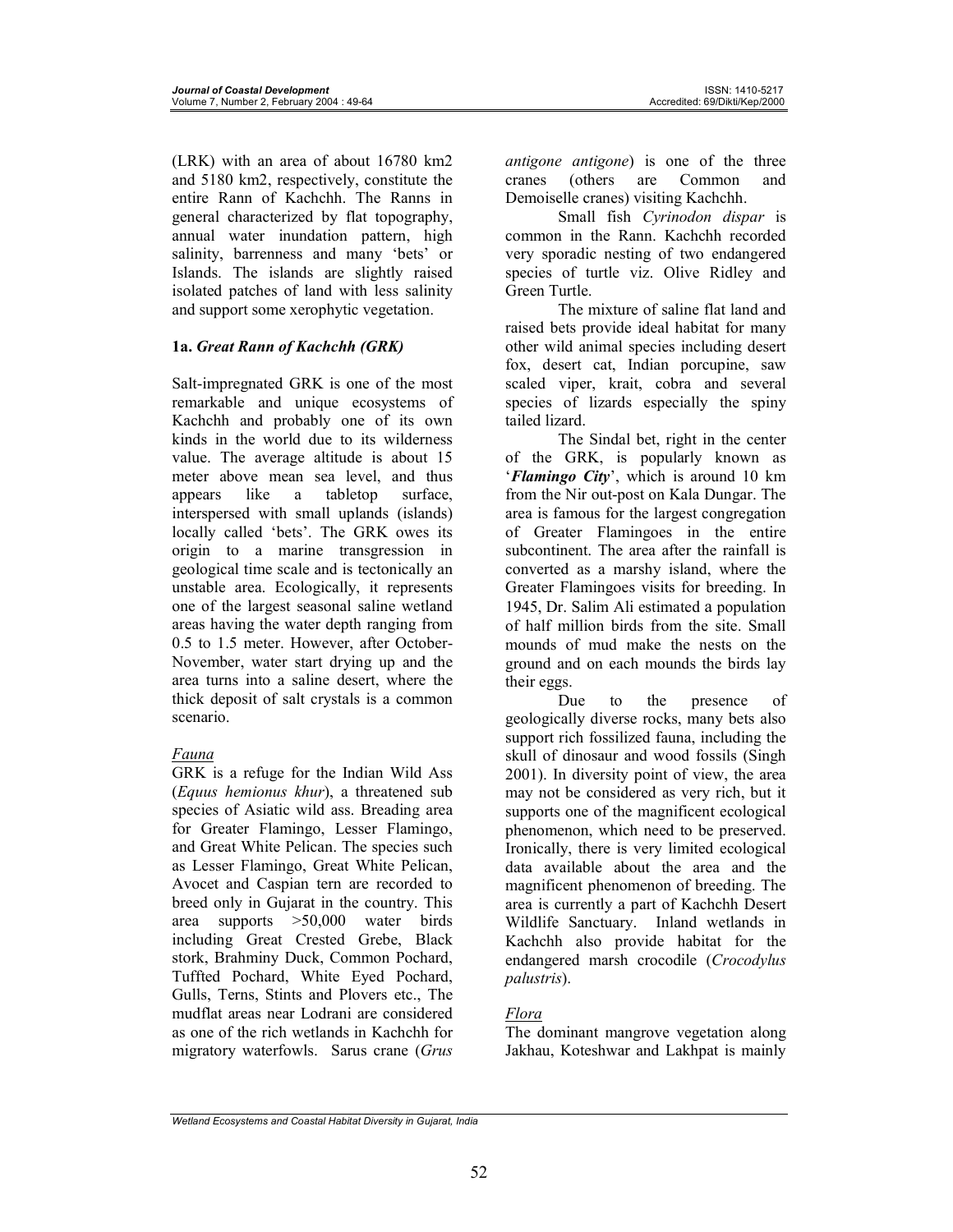of *Avicennia marina var. acutissima*, which forms almost a pure stand. Earlier reports indicate that *Avicennia officnalis, Rhizophora mucronata, Bruguiera gymnorhiza* and *Ceriops tagal* were found associated with *Avicennia marina*. Presently these species have become rare or absent.

Huge formations of *Sesuvium portulacastrum* occur on the marshy fringes of mangroves associated with *Salicornia brachiata, Suaeda fruticosa, Cressa cretica* and *Aelurops lagopoides.* In the low lying areas *Juncus maritimus* occur in pure patches.

In the areas with low salinity grass species such as *Dichanthium annulatum, Sehima nervosum, Cenchurus siliaris, C. setigerus* and *Panicum antidotale* occur along with *Acacia nilotica* and *Capparis sp*.

## **1b.** *Little Rann of Kachchh (LRK)*

The Little Rann of Kachchh (LRK) is similar to the GRK as far as physiography, climate, vegetation and overall edaphic condition are concerned. However, they are significantly different in silt deposition pattern. While the Indus River has deposited silt in GRK, the LRK shows strong affinity with the silts brought from other rivers of Gujarat. Due to different inundation pattern (due to rain water draining from the rivers like Rupen and Banas), the level of salt deposition on the soil surface is also comparatively less in LRK.

## *Fauna*

The diverse group of organisms such as phytoplankton (107sp), water birds (97sp), fishes (22sp), amphibians (4sp), reptiles (29sp), and invertebrates (93sp) were reported from LRK.

LRK is world famous for the last remaining population of endemic Wild Ass and to protect this species almost entire LRK is covered under Wild Ass Sanctuary

(WAS). According to last census (Jan. 1999), the total population of Wild Ass is about 2839 (GEER, 1999).

LRK also provide ideal habitat for large number of bird species such as Dalmatian Pelican, White eyed Pochard, Indian Skimmer, Common crane, Great crested grebe, Caspian tern, Houbara bustard, Marbled Teal listed in the vulnerable category, Lesser Flamingo as near threatened as per the IUCN red data list and Spoon bill listed threatened as per Wild life protection Act 1972. A total of 178 species of birds, including 81 terrestrial and 97 aquatic, were recorded from the area. About 80,000 birds were counted from different water bodies of LRK (GEER, 1999).

Indain Flapshell Turtle, included in Schedule I of Indian Wildlife protection act 1972 is found in the area. Marsh crocodile (*Crocodylus palustris*) listed as vulnerable by BCPP is present in LRK.

Surajbari is one of the main fish landing centers. The mixing of tidal waters from the Gulf of Kachchh with the freshwater flow during the monsoon makes the area an important nursery ground for prawns. The major fishing centers are therefore found on the western side of the LRK, where from the Surajbari Creek the tidal water goes in. Prawn fishery (Kutch prawn-*Metapenaeus kutchensis,* an endemic species to Kachchh and *M. affinis*) is predominant in this area mainly during the period between late July to early October. Other fish, which are found in and around the sanctuary area, are *Hilsa illisha*, *Hilsa toil,* mullet, bumia, pomfrets, dara, ghol, palla etc. The total annual landing of the fishery from LRK varies from 2500 to 3000 MT (GEER, 1999).

## *Flora*

*Suaeda sp, Aelurops lagopoides, Cressa cretica, Cyperus sp* and *Chloris sp* are found commonly on the mudflats. Marsh land vegetation comprise *Scripus littoris, S.squarrosus* found in ponds and ditches,

*Wetland Ecosystems and Coastal Habitat Diversity in Gujarat, India*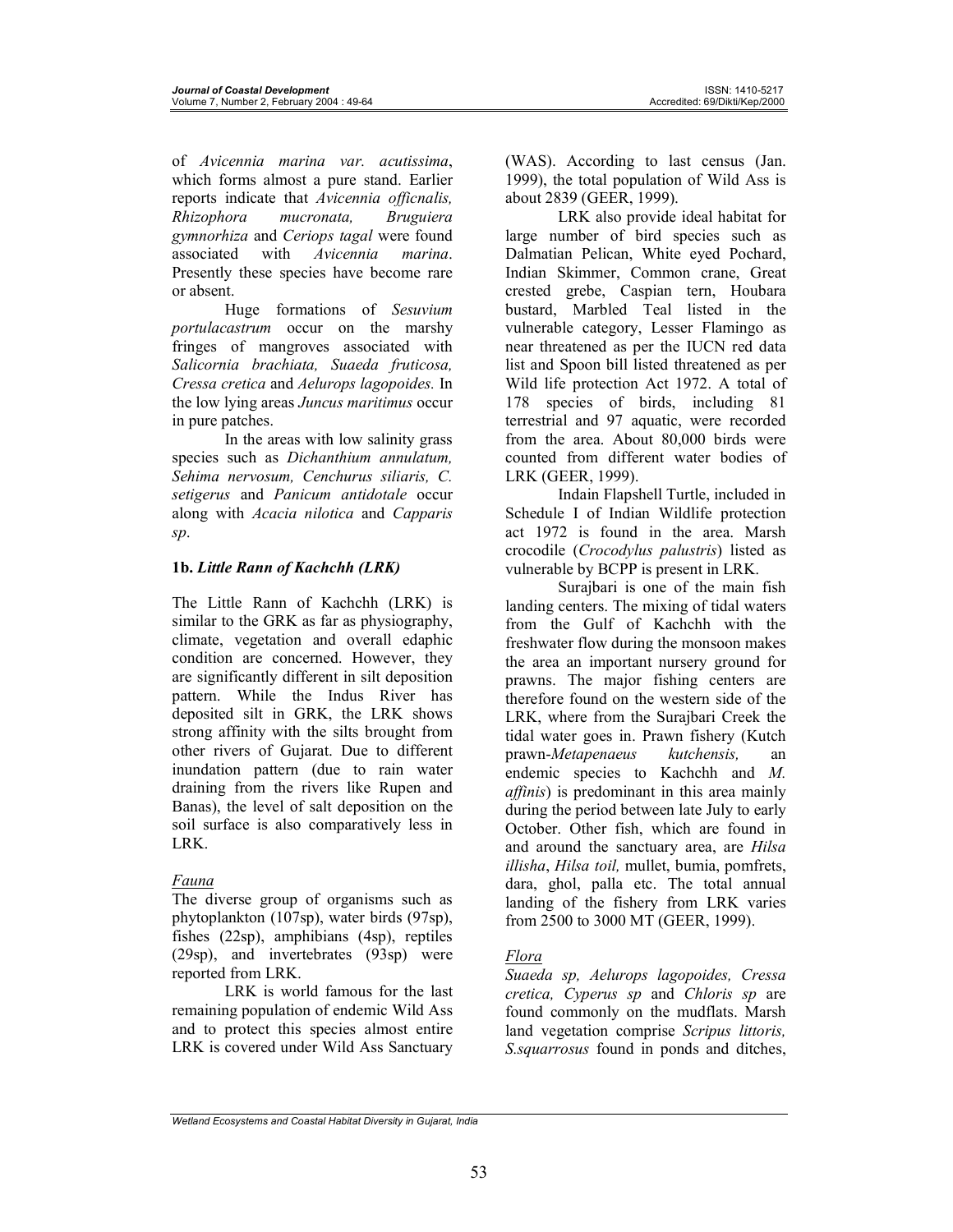*Echinochloa colonum* found in fresh water puddles, *Cyperus rotandus, C. bulbosus, C. difformis* found on low lying saline wetlands. Marselia is abundant in pond ecosystems. Various types of algae were also seen in the ponds and waterlogged areas. The species of *Spirulina* common in these areas form the major food for the lesser flamingoes. The rich diatoms and plankton constitute the food for Greater flamingoes and ducks.

The threatened species (BCPP-CAMP in 1997) such as *Aelurops lagopoides* (EN), *Anthrocnemum indicum* (VU), *Suaeda maritima* (EN), *Suaeda nudiflora* (EN), *Urochondra setulosa* (EN) and *Tamarix troupii* (EN) are found in LRK.

## **2. Wetlands in Banni-Chhari-Dhand**

Banni is the largest grassland in India, situated on the northern border of the Bhuj of Kachchh district. There are many depressions in Banni, known as Dhand, Jhil or talav. Shallow wetlands are developed in low-lying parts of Banni after monsoons. In total 34 such seasonal and permanent wetlands exist in the Banni area including Chhari –Dhand, Khirjog-Dhand, Abdha-Jheel and Luna-Jheel. Chhari – Dhand has the maximum water spread area of 80sq.km and falls under the category of seasonally flooded wetland type.

## *Fauna*

Banni supports >20,000 waterfowls from more than 20sp. Species reported includes Dalmatian Pelican and Indian Skimmer listed vulnerable by IUCN.

## *Flora*

Major vegetation is *Prosopis juliflora*, *Acacia* sp, *Calotropis* sp, *Aelurops lagopoides* and sedge grass *Cyperus* sp.

### **3. Wetlands of Kachchh Peninsula**

In total, 2245 village tanks exist in the region. Though these water bodies are smaller in size, they support considerable number of water birds including migratory species.

Inland wetlands also provide habitat for the endangered marsh crocodile (*Crocodylis palustris*). Twelve (12) water bodies and six (6) rivers in Kachchh peninsula reported the presence of marsh crocodile. Khengar Sagar, Pragsar and Edmund reservoirs were the most critical water bodies from the conservation point of view.

Indian Flap shell Turtle was recorded from Kalagogha reservoir, Vijay sagar reservoir, Gajod reservoir, Mandvi Lake and Tapar village tank.

Water bodies contribute the major inland fishery and the common species are major carps Catla, Rogu and Mrigal.

## **B. Wetlands of Sautrashtra Peninsula**

## **1. Khijadia lakes**

Seasonal wetlands of fresh water combined with coastal wetland ecosystem forms a unique area.

## *Fauna*

The total of 94 water bird species were identified including Dalmatian Pelican, White eyed Pochard and Indian Skimmer (Vulnerable as IUCN).

## *Flora*

Seven (7) species of macrophytes were reported from the area. The grass species include *Typha angustata, Scirpus* sp, *Cyperus* sp, and *Saccharum spontaneum*. Submerged aquatic species are *Hydrilla verticillata* and *Vallisneria spiralis*.

*Prosopis juliflora*, *Acacia nilotica*, *Salvadora* spp are the tree species and marsh vegetation like *Aelurops* sp and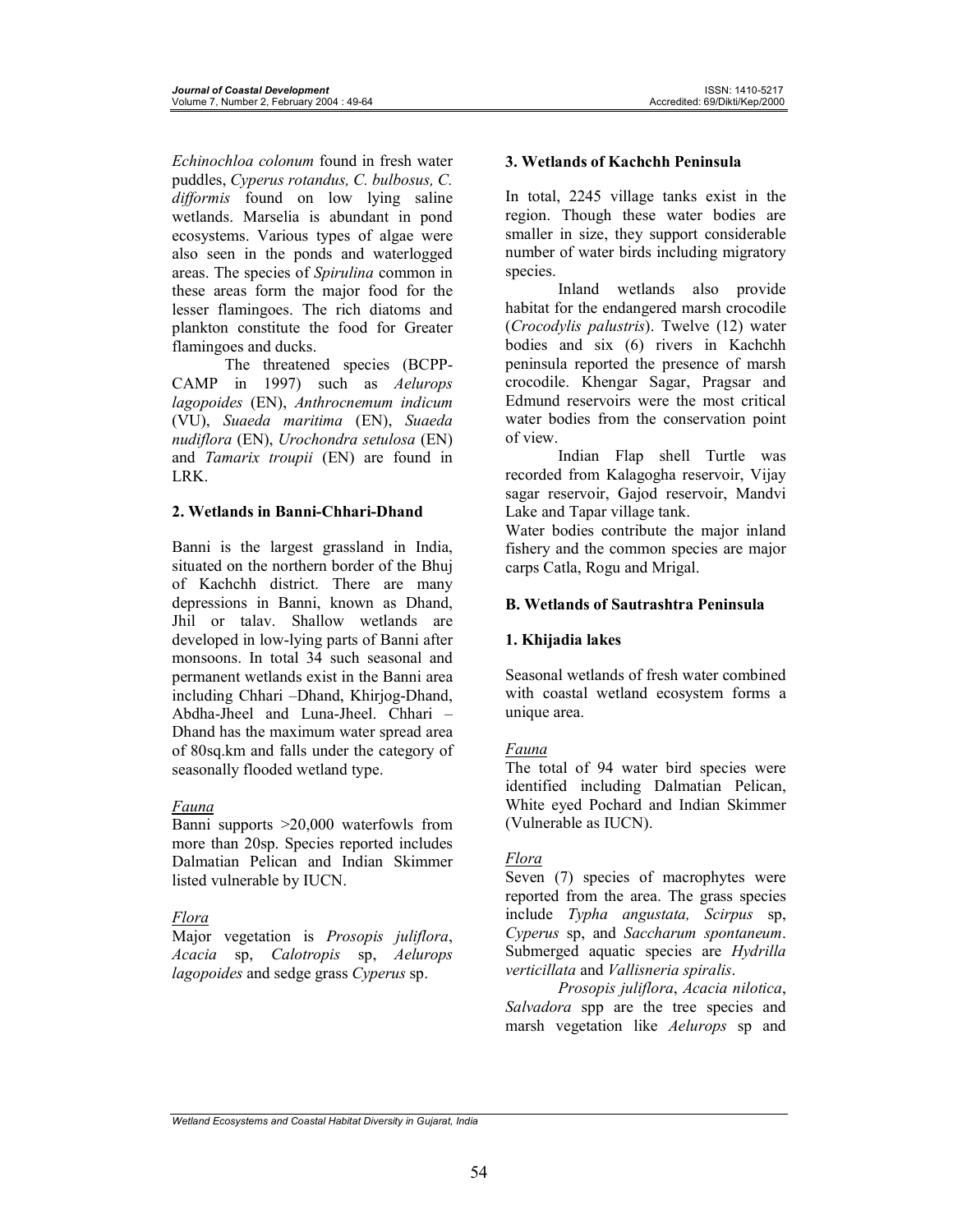*Suaeda* sp are found in the adjoining saline ecosystem.

### **2. Wetlands of central and eastern Saurashtra**

Sautrashtra, the larger of Gujarat's two peninsulas extends from the port of Dwarka to the Gulf of Khambhat. All the significant wetlands are storage reservoirs created by damming small rivers or streams and saltpans.

### *Fauna*

One hundred and thirty eight (138) species of water birds including Dalmatian Pelican, White eyed Pochard and Indian Skimmer were reported. The region is a major wintering area for pelicans, flamingoes, cranes and shorebirds.

Hiren Lake within the Gir National Park supports the largest known population of marsh crocodiles an endangered species.

## *Flora*

The reservoirs generally lack abundant aquatic vegetation. Only patches of marsh vegetation or the reed beds remain. Vegetation of the catchments area is *Prosopis juliflora, Acacia nilotica* and *Azadirachta indica.*

## **C. Wetlands of North Gujarat**

### **1. Nalsarovor Lake**

Nalsarovor is the largest water bird sanctuary in the country and is one of the 15 wetlands identified by the National Committee on wetlands for intensive conservation.

One hundred and forty (140) species of water birds, nineteen (19), species of fishes, seventy six (76) species of invertebrates, seventy four (74) species of macrophytes, mostly terrestrial and forty (40) species of phytoplankton were reported in this area.

### *Fauna*

All the listed threatened species of waterfowl in Gujarat are found here. Predatory finfish of Nal, like *Channa* sp, *Wallugo attu*, *Saccobranchus* sp etc are considered as resident species as they can survive under most adverse conditions.

## *Flora*

*Cyperus sp, Typha angustifolia* are the emergent vegetation. Submerged vegetation such as *Najas gracilens* and *N. marina* occupies the open water zone. Other aquatic plants found are *Hydrilla* sp and *Vallisneria* sp. In puddles *Marselia* sp is encountered.

### **2. Wetlands of Sabarkantha and Banaskantha districts**

Wetland of the area includes few tanks, reservoirs and small dams.

## *Fauna*

Muval reservoir supports >5000 water birds.

## *Flora*

*Prosopis juliflora, Mangifera indica, Tectona grandis, Melia azadirachta, Acacia arabica, Salvadora persica, S. Oleoides, Capparis aphyla* and *Zyziphus*  spp are the common vegetation.

## **D. Wetlands of South Gujarat**

## **1. Thol Dam, Ajwa, Wadhwana and Pavagadh Lakes**

Thol is shallow water reservoir, which covers an area of 699.844ha. Water storage reservoirs and tanks with some associated marshes in the vicinity of Vadodara and main land of Gujarat. These lakes are thought to be representative of the large number of small wetlands in eastern Gujarat and southern Rajasthan.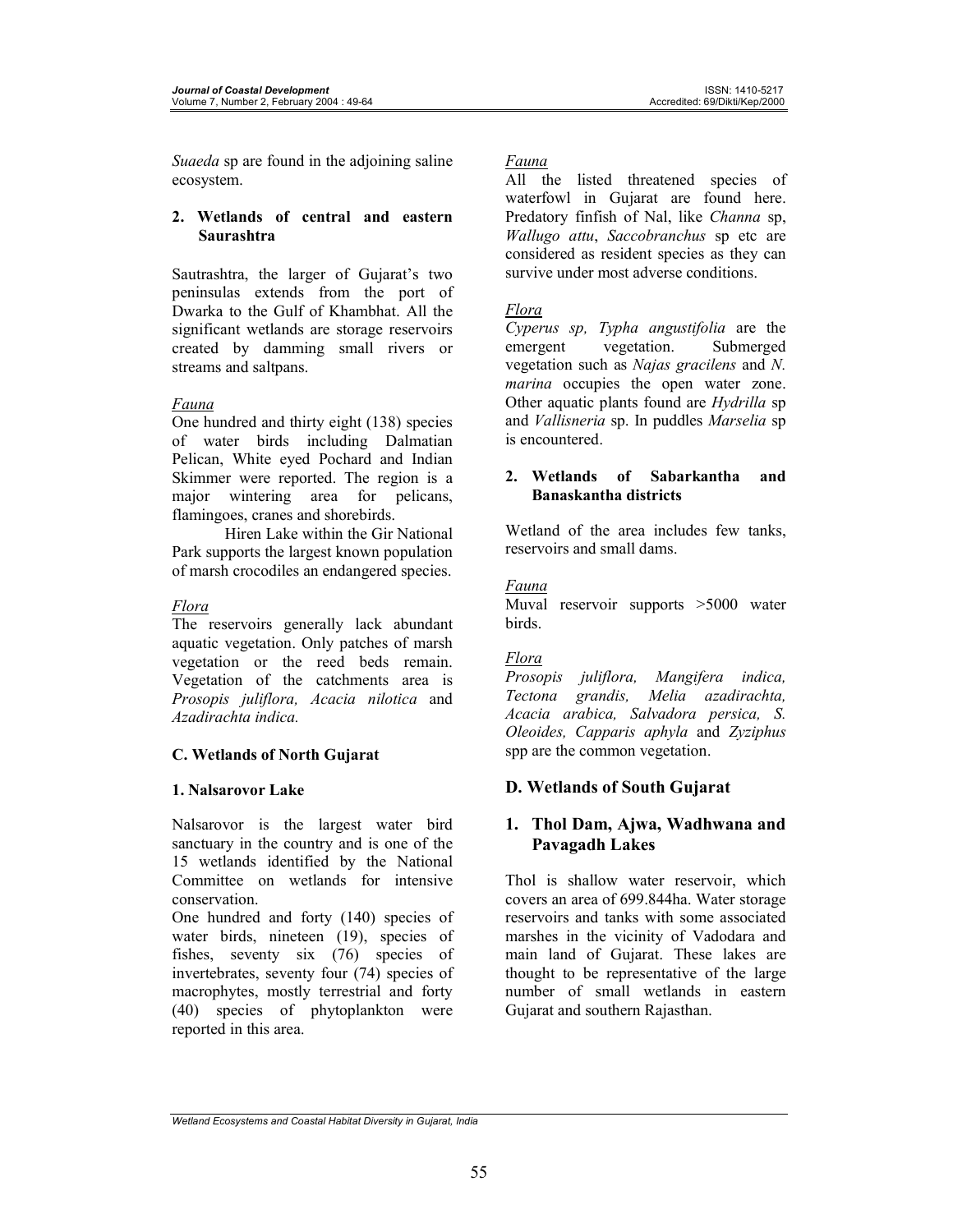### *Fauna*

These tanks and reservoirs support >45,000 water birds. Among them about 900 are Pelicans during January 1998. Ajwa Lake supports marsh crocodile the endangered species.

### *Flora*

*Acacia nilotica, Zizypus* sp*, Acacia leucocephloea, Azadirachta indica, Ficus*  sp*, Salvadora* sp*, Prosopis juliflora, Capparis* sp are the important tree species in and around Thol dam.

In other lakes seventeen (17) species of macrophytes were reported. The dominant emergents are *Ammania baccifera, A. multiflora, Bergia* sp*, Alternanthera sessilis, Cyperus* sp*, Scirpus*  sp*, Polygonum plebeium* and *Marcelia egyptica*. Floating and submerged aquatic species include species of *Chara, Potamageton, Najas, Vallisneria, Nymphaea, Limnanthemum, Lemna, Wolffia* and *Hydrilla.* 

# **MANGROVES AND COASTAL ECOSYSTEMS IN GUJARAT**

Mangroves constitute a significant part of tropical coastal biodiversity. They are found throughout Tropical Asia, where they occupy more than  $75{,}000 \text{ km}^2$ , or  $40\%$ of the world's total area of mangroves. Indonesia alone, with  $42,530$  km<sup>2</sup>, accounts for 23% of the world total; India (with  $6,700 \text{ km}^2$ ), Malaysia (with  $6,424$  $km<sup>2</sup>$ ), and Bangladesh (with 5,767 km<sup>2</sup>) each have over 3% of the world total. Over the past few decades, mangrove forests in Tropical Asia have declined considerably as a consequence of human activities. The Philippines and Thailand have experienced reductions of 60% and 55%, respectively, over 25 years. Between 1980 and 1990, the area of mangroves declined by more than 37% in Viet Nam and more than 12% in

Malaysia. These figures suggest a loss of nearly 7,500 km<sup>2</sup> of mangrove forests in these four countries alone representing more than 4% of the current global total.

The total area under mangroves in Gujarat is 911sq.km (FSI 2001). Gujarat has the second largest patch of mangroves after W. Bengal. A decrease of 120sq.km of mangroves in a short time span of 2 years has been noted from the FSI estimations. However the reason behind the reduction of mangrove coverage requires sensible justification by thorough study of the mangrove areas in the state.

Both west and southern regions of the coast is surrounded by 10-13km wide marshy zone occupying the inter tidal limits and drained by the muddy channels in which the sea flows at low tide to join the main creeks. The swampy coast is dotted with mangroves wherever the depth at high tide does not exceed a certain limit. The mangrove formations on this coastline are isolated or discontinuous and occur from Kandla, Navlakhi in the north to Jodia, Jamnagar, Sikka, Salaya and Okha along the coast of Gulf of Kachchh.

The Gulf of Kachchh (GoK) is the largest Gulf in the entire West Coast, covering an area of about 7350 km2. The depth of this gulf varies from 20-60 meter, with a mean of 30 meter. A negative water balance characterizes the GoK, where the evaporation exceeds the sum of precipitation and river runoff (**Table 2**). However, large quantities of sediments from River Indus (in Pakistan) get moved along the Kachchh peninsula and slowly accumulate. This compensates the nutrient deficiency in gulf water due to poor runoff condition. The salinity of GoK increases from mouth to upstream from 35 to 40 ppt. The interaction of physical and chemical characteristics of the GoK, however, creates suitable habitat conditions for diverse life forms in the gulf, especially in the southern side.

The dry climatic condition prevails in the region for about 8 months in a year

*Wetland Ecosystems and Coastal Habitat Diversity in Gujarat, India*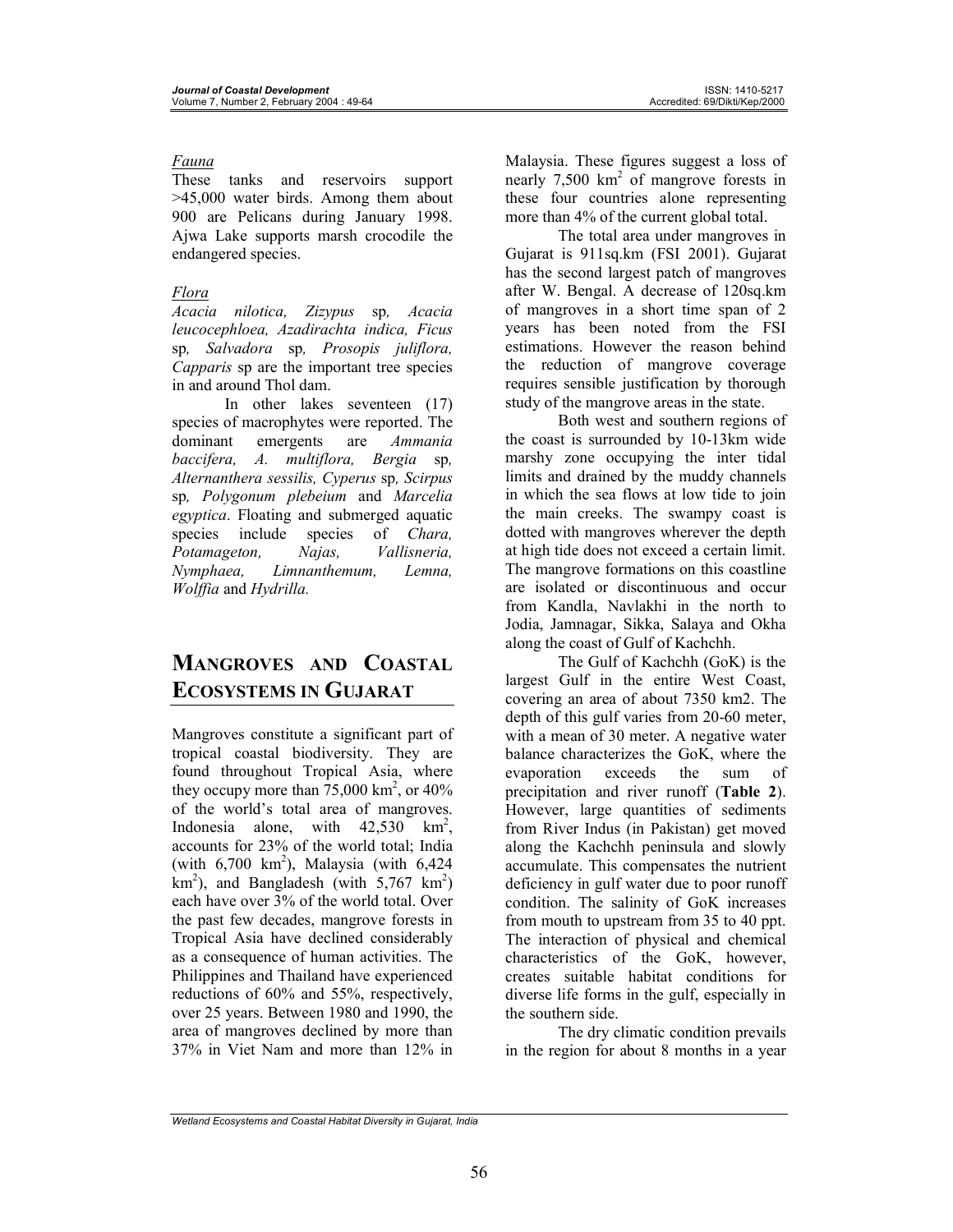(eg, In Jamnagar the thermal amplitude is 120C and average rain is 470mm), poor rainfall and human interferences acts as limiting factors to mangrove vegetation in the Kachchh although the estimated coverage is about 213sq.km.

#### **A. Gulf of Kachchh - Coastal Ecosystem**

Gulf of Kachchh, (7,350sq.km) is the major marine system along the southern boundary of Kachchh aligned approximately East-West; the gulf is about 170 km long and 75 km wide at the mouth. While the southern coast of GoK is fringed by extensive mud flats, the northern coast mainly formed the tidal flats.

| <b>Parameters</b>         | Kachchh               | Khambhat                   |  |  |
|---------------------------|-----------------------|----------------------------|--|--|
| Area $(km^2)$             | 7350                  | 3120                       |  |  |
| Depth Range (m)           | 20-60                 | 15-45                      |  |  |
| Depth Mean (m)            | 30                    | 20                         |  |  |
| Volume $(Mm3yr-1)$        | 220,000               | 62,400                     |  |  |
| River Runoff $(Mm3yr-1)$  | 140                   | 38,000                     |  |  |
| Rainfall (Mm3yr-1)        | 3087                  | 3500                       |  |  |
| Evaporation $(Mm3yr-1)$   | 7350                  | 1560                       |  |  |
| Water Balance $(Mm3yr-1)$ | $-4123$               | Positive                   |  |  |
| Turnover Time (days)      | 8-51 days (Decreasing | 4-15 days (Increasing)     |  |  |
|                           | upstream)             | upstream)                  |  |  |
| Tides(m)                  | Jakhau-Kandla 3-8m    | Jafarabad-Khambhat 3-12m   |  |  |
|                           | (Increasing upstream) | (Increasing upstream)      |  |  |
|                           | Okha-Jamnagar 3-5m    | Umbargoan-Luhara Point 6-  |  |  |
|                           | (Increasing upstream) | 10m (Increasing upstream)  |  |  |
| Tidal expanse (km)        | Jakhau-Kandla 0.5-2km | Jafarabad-Khambhat 1.5-5km |  |  |
|                           | (Increasing upstream) | (Increasing upstream)      |  |  |
|                           | Okha-Jamnagar 1->5km  | Umbargoan-Luhara Point 2-  |  |  |
|                           | (Increasing upstream) | 8km (Increasing upstream)  |  |  |

*Source: Coastal and Maritime Environments of Gujarat: Ecology and Economics, 2000, Gujarat Ecology Society, Vadodara.* 

#### **1. Western Mangroves in Kori Creek and near Jakahu**

Along the 410 km long coastline of Kachchh, mangroves are distributed in the form of narrow discontinuous patches and covered about  $727 \text{km}^2$  area (GEER, 1999). This is more than 75% of the total mangrove area of Gujarat. In Kachchh, dense and sparse mangroves covered about 344  $\text{km}^2$  and 383  $\text{km}^2$  areas, respectively. While, the best mangrove patches are found in Kori creek and area around Jakhau coast, there are few remnant

patches in the coastal areas of Mundra, Anjar and Bhachau talukas (GEER, 1999). This is because the Kori creek and Jakahu areas are very close to the international border and thus have relative difficult accessibility and get higher degree of protection against biotic pressures. In these areas the trees gain a height of more than 5 meters.

#### *Fauna*

Eighty-six (86) species of water birds, One hundred and forty five (145) species of fish and three (3) species of mammals were

*Wetland Ecosystems and Coastal Habitat Diversity in Gujarat, India*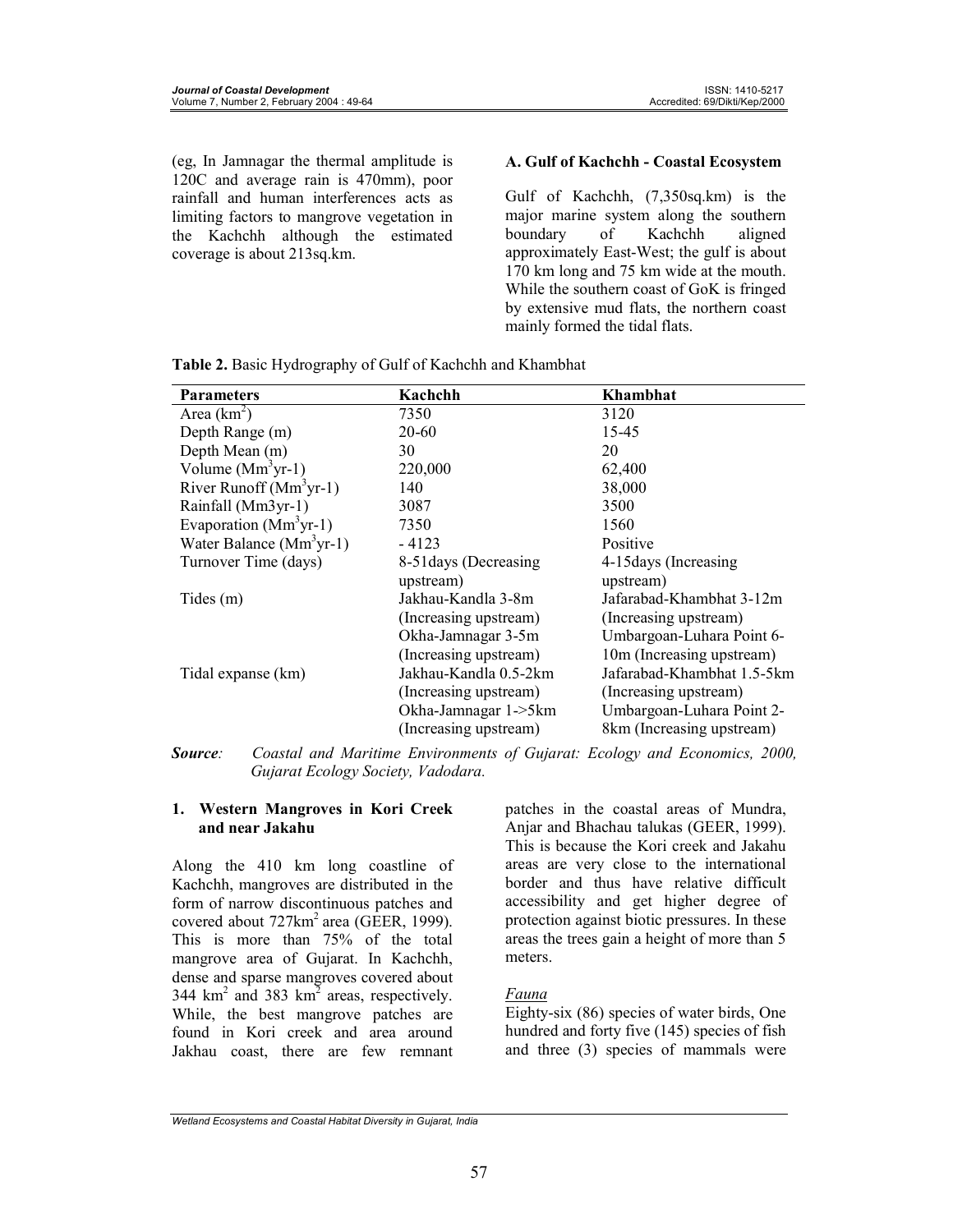reported. Among the fishes 13 species are of endangered/vulnerable category. Dolphins, Whales and Dogongs found are from the endangered list.Endangered species like Dalmatian Pelican, Indian Skimmer, Spotted billed Pelican are reported.

Among the invertebrates Giant sea anemone (Vu), Bonnelia (R&En), Sea urchin (Th), flat worms and sea worms (Vu) are important.

Three (3) species of sea turtles Leather back turtle, Green turtle and Olive Ridley are available in these waters.

All the species of corals are threatened. *Acropora* sp are endangered and probably extinct. Endangered soft coral *Paracyanthus indicus* is also reported.

## *Flora*

While Kachchh has the maximum mangrove cover in the State, it displays very low diversity in mangrove species with 8 species. The area has only one dominating mangrove species–*Avicennia marina*. Other species like *Rhizophora mucronata*, *Ceriops tagal*, *Avicennia officinalis, A. alba, Bruguiera gymnorhiza, Sonneratia apetala, Aegiceros corniculatum* are found in very small proportion.

The mangroves in Kachchh in general are of open scrubby type with low wooded *Avicennia marina* and *Rhizophora mucronata*. In Dwarka, Poshitra and Dohlani mostly single species *Avicennia marina* is seen.

## **2. Marine National Park**

Mangroves of the Marine National Park (MNP) constitute the second largest patch of mangroves in Gujarat. Extending up to 11,000 ha, these mangroves represent the richest area in Gujarat comprising six species of mangrove. Many island in MNP like Pirotan, Bhaidar and Dhani have good mangroves. However due to the presence

of several major ports and refineries, the mangroves are under constant anthropogenic pressure. A study conducted in 1998-1999 (Space Applications Centre (ISRO), Ahmedabad and Remote Sensing and Communication Centre, Gandhinagar) revealed degradation of a large mangrove patch measuring up to 1,600 ha.

### **3. Shravan Kawadia-Land locked mangrove ecosystem**

Shravan Kavadia is a land locked patch of 0.7ha mangroves located at about 40km in the northeast direction of Bhuj. Most of the trees were damaged in 1998 cyclone. The partially damaged or top broken surviving trees count thirty-six. Average stand height was measured 18.5m and the average girth about 240cm. The unique inland mangrove patch is an evidence of the ancient shoreline proving the historical evidence for geomorphologic change in the region at a rate of 1.3cm/year is obvious due to the Holocene transgression of the sea.

## **4. Sea grass beds and algal communities**

The extent of sea grass beds is very limited in Gujarat and is restricted to the Gulf of Kachchh. *Cymodocea ciliata* and few other species are only found.

Gujarat has recorded more than 200 species of seaweeds. There are about 39 species of red algae (Rhodophyceae), 25 species of green algae (Chlorophyceae) and 25 species of brown algae (Phaeophyceae) in marine National Park. Most of the algal formations are observed between the coastal stretches of Okha to Piraton Island. Genera *Valonia* sp, *Porphyra, Caulerpa, Ulva, Padina, Acetabularia, Boodlea, Halimeda, Dictyopteris, Asperopsis, Gracillaria, Enteromorpha,* Sargassum are found and are threatened. Sea weeds notably agarophytes (*Gracelaria acerosa*, *Gracillaria* sp), alginophytes (*Sargassum, Cystosiera, Turbinaria*) and

*Wetland Ecosystems and Coastal Habitat Diversity in Gujarat, India*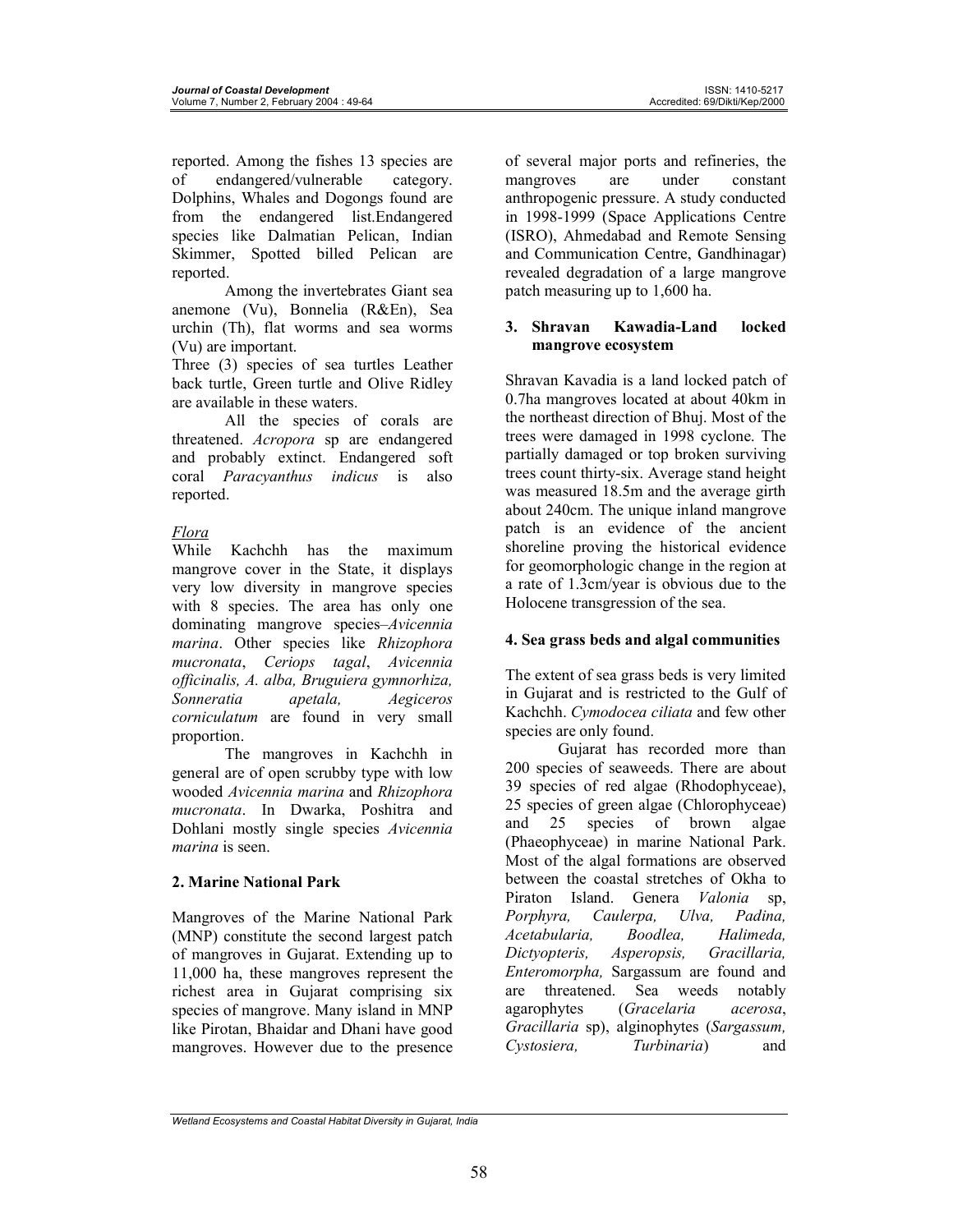carageenophytes (*Hypnea, Halemenia*) are exploited in the gulf.

## **5. Coral reef ecosystem**

Coral reefs are found only in Gulf of Kachchh, occupied an area of 53sq.km in 1985 and can be divided into three types: rock pool, eulittoral and submerged reefs. Rock pool reef are found in small temporary pools located on the top of the knife edged barren rocks, sprinkled at high tide with small scattered colonies of encrusting coral species of the genera *Favia* and *Montipora*.

Eulittoral reef has a rugged topography with very small pools having discontinuously distributed coral species of the genera *Turbinaria, Montipora, Favia, Leptoria, Porites, Leptastrea, Gonipora*  and *Goniastrea.* The submerged reefs can be further classified into four zones: shoreward reef, surface reef, surface reef and oceanic reef. Coral composition of submerged is from genera *Turbinaria, Montipora, Porites, Leptastrea, Gonipora, Goniastrea, Favia, Leptoria, Podabacia, Pavona* and *Hydnophora. Acropora* sp and other branching corals are rarely present in the Gulf. Huge quantities of the dead tufted branches of *Acropora* found in this region may be representing the luxuriant growth of branched corals in the past.

The gulf holds 40 species of coral fauna. Among the 15 reef islands, Okha, Sholi Gujar, Dona, Borlia, Saga, Goose and Piraton consists higher diversity of corals. Species such as *Favia favus, Goniastrea pectinata* and *Cyphastrea serailia* are very common in islands; other species like *Psammocora digitata, Acropora* sp, *Montipora* sp, *Siderastrea* sp are common.

## **6. Industrial and development Pressure**

Jamnagar district has attracted the highest investment of 31% of the state in industrial and petrochemicals. Fifty percent of the

total industrial units are concentrated in Anjar taluka. Similarly 69% small-scale industries are concentrated in Jamnagar. Another influencing industry at Kachchh is Salt.

### **B. Gulf of Khambhat-Coastal Ecosystems**

## **1. Gulf of Khambhat**

The Gulf of Khambhat, (3,120sq.km) is aligned in a north-south orientation. It is marked by the huge interaction of saline and fresh waters, providing it the characteristics of an extended estuarine system. The coastal belt (20km) passes through as many as 6 districts and 19 talukas. The coastal area is about 11,000 sq.km.

Due to the unique oceanographic features, the Gulf of Khambhat is the least explored region in oceans around India. Rapid and significant geomorphic changes have been observed during the last two decades. There have been shoreline changes due to erosion and deposition processes, which is accelerated not only by natural geological agents but also through developmental activities.

The Gulf has a unique distinction of having world's highest tidal amplitude of about 11m that has potential of generation of energy and other dangers as well. The average precipitation varies from 600mm on the western side to 800mm on the eastern side. However, about 9000km<sup>2</sup><br>around the Gulf shows a high around the Gulf shows a high concentration of inherent salts in the sediments and ground water has higher salinity reaching 2000ppm and above (Table 5). Bharuch and Bhavnagar are the major salt producing districts of the state.

Extensive mudflats, estuaries and creeks with high regime, large quantities of sediment transport characterize the Khambhat coast. There are extensive areas of inter tidal mud and sand flats, coastal salt marshes and degraded mangrove

*Wetland Ecosystems and Coastal Habitat Diversity in Gujarat, India*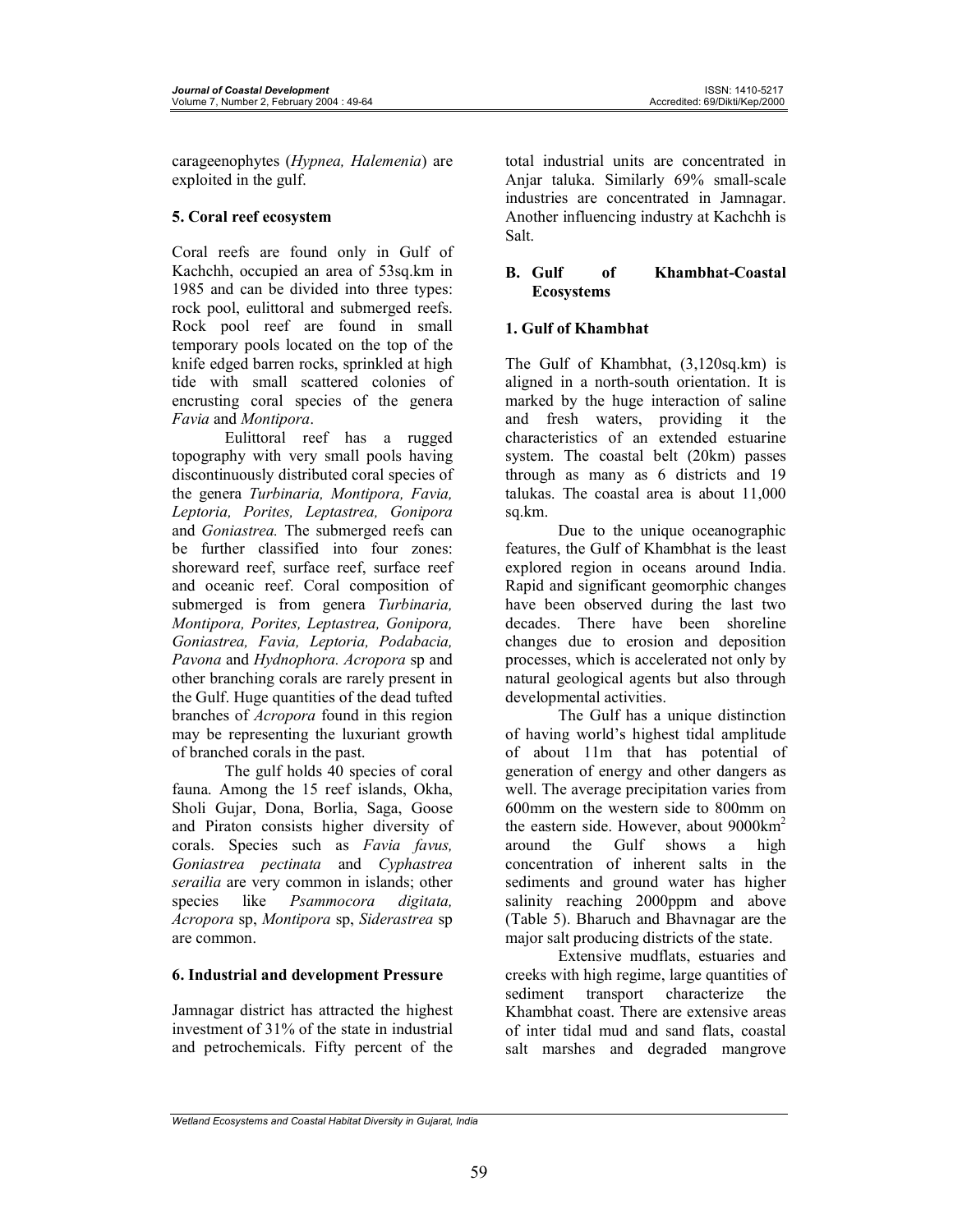associations, particularly in the deltas of the Mahi and Sabarmati rivers.

### *Fauna*

Sixty-two (62) water birds were reported from the area, which includes the endangered Indian Skimmer. This area supports >50,000 water birds.

Two marine species of turtle *Chelonia mydas* and *Lepidochelys olivacea* both endangered were reported to be nesting in large numbers along the coast and on Piram Island.

### *Flora*

The main vegetation are *Juncus* sp, *Fimbristylis tenera, Typha angustata, Ipomoea cornea, Commelina forkalei, C. bengalensis, Ker gavl, Echinocloa colonum, Cyperus iriaai, Cyperus difformis, C. compressus, Citrulus colocynthis, Tradescantia axillaries, Sphaeranthus indicus, Physalis minima, Oxalis corniculata, Mimosa pudica, Lacera sp, Hibiscus cannabinus, Heliotropium supinum, Chenopodium murale, Caesulia axillaries, Celosia argentea, prosopis juliflora* and *Cestrum equisetifolia*.

Formerly extensive tracts of mangroves were found, which were now left to few hectares.Gulf of Khambhat is not rich in mangrove vegetation and accounts for five per cent of the total mangroves of the state. Along the entire coastline of Gulf of Khambhat the major mangrove patches are observed in Bhavnagar (19sq.km), Bharuch (12sq.km) and Surat (41sq.km) districts.

### **2. Algal community**

In Gulf of Khambhat algal formations are restricted to Mahuva and Gopnath area. The common genera are *Enteromorpha, Ulva* and *Gracillaria.* Mahuva and Gopnath have a favorable rocky inter tidal shoreline.

### **3. Industrial and development Pressure**

Groups of chemical, petrochemicals, drugs and pharmaceuticals industries are concentrated on the coastal districts of Bharuch and Surat. Industries that contribute significantly towards water pollution such as chemicals, textiles (dying), and other industries that have implications like rubber and its products, glass, clay and cement are concentrated in Ahmedabad district except the major textile units that are concentrated at Surat. Bharuch and Bhavnager are the major salt producing districts of this region.

Five new ports at Mithivirdi, Dholera, Hajira, Vansi and Borsi are to be developed by private sector and one at Dahej to be developed by Gujarat Maritime Board.

### **C. Saurashtra Coastal Ecosystems**

Encircled by the open sea, the Saurashtra coast is situated between two Gulfs (Long  $68^058' - 71^030'$  and Lat  $22^015' - 20^050'$ ). The Saurashtra coast is divisible into two segments, the southwestern coast of Dwarka-Diu facing the Arabian Sea and the Southeastern coast of Diu-Bhavnagar.

The Dwarka-Diu segment stretches for about 300km and the coastline is trending NW-SE, from Dwarka to Veeraval with smooth and straight sandy beaches. The beaches are unusually calcareous and dominated by bio-clasts, the consolidated ancient equivalent of these biogenic sands are the famous miliolite rocks. The miliolite underlie the beach sands and occur as cliffs, wave cut platforms and submerged dunes, all along the shoreline indicating quaternary sea level fluctuations.

The segment Diu-Bhavnagar shows a transition from open sea to gulf environment stretching a length of 250km trending NE-SW between Diu and Talaja and almost N-S between Talaja and Bhavnagar. The abundance of tidal mud to the east of Diu points to the influence of

*Wetland Ecosystems and Coastal Habitat Diversity in Gujarat, India*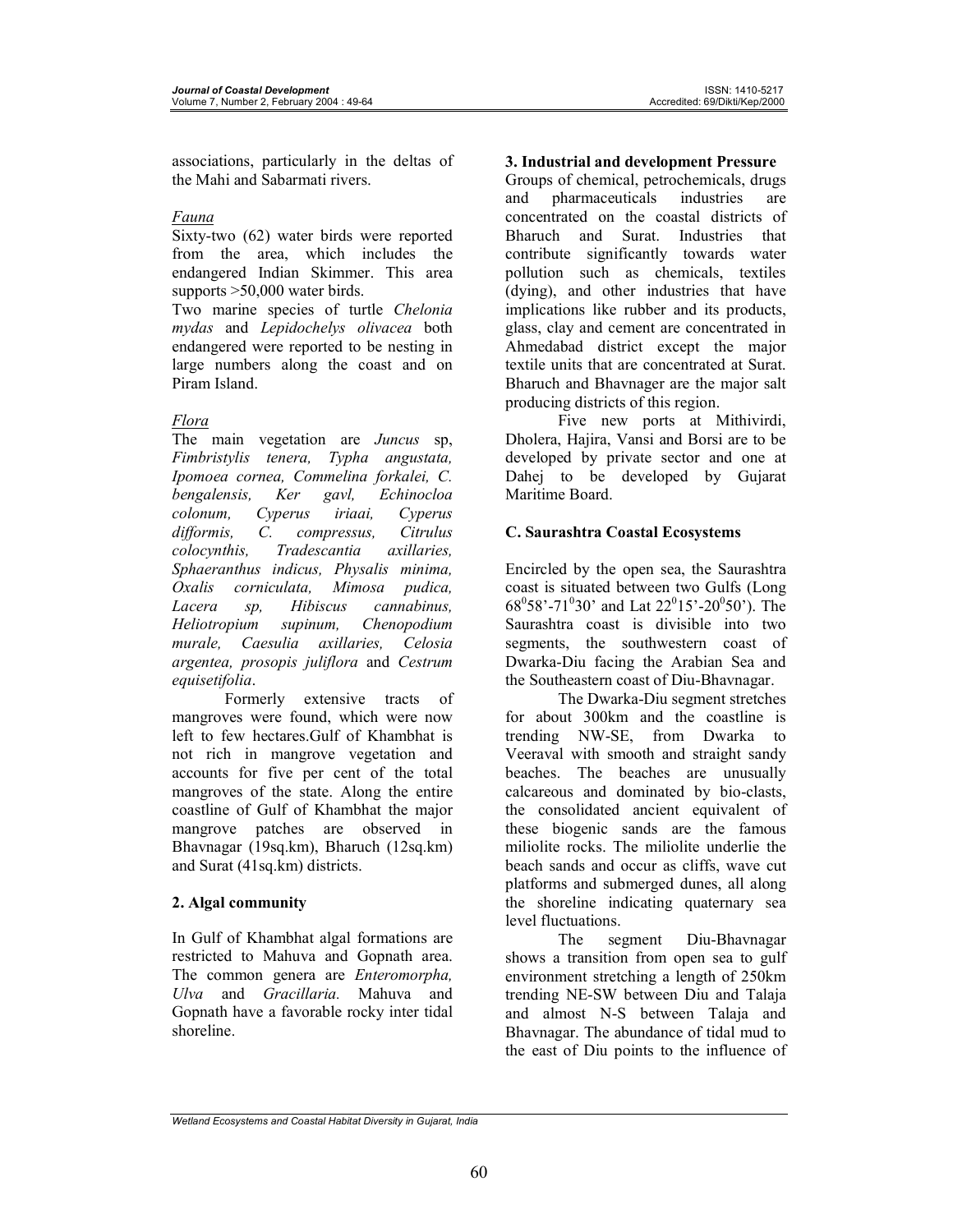Gulf of Khambhat. The eastern coast extends up to Bhavnagar, beyond which it becomes the part of the Gulf of Khambhat. The Shretrunji River, which meets the gulf near Gopnath, forms a prominent estuarine delta at Saltanpur.

With gentle gradient the littoral zone is 0.5-1.5km wide and covered with loose calcareous sand. Long shore currents, high wave energy with surf action and tides generally low in the range of 2 to 3m characterize the coastline. The climate is semi arid with an average rainfall of 500 to 600mm.

The coastal belt (20km) passes through two districts, Junagadh and Amreli and 13 talukas. Out of the total fish production 645 tonnes 62 per cent production was reported from the fishing centers of Junagadh. There are two developed fishing harbors with allied shore facility at Veeraval and Mangrol and one more is added at Porbandar.

## *Fauna*

Flamingoes, cranes and sea gulls are the common birds seen feeding in this area.

*Hilsa ilisha, Hilsa toil,* bombay duck, *Harpodon nehereus,* silver pompret, *Pampus argenteus*, Tiger shark, *Caleocerdo articus*, scianids, *Otolithus cuveri, Pseudosciaena diacanthus, O. brunneus, Sciaena glauce*, squid, *Loligo duvaucelii*, cuttle fish, *Sepiella inermis* are vulnerable due species specific targeted catches. Picking of mudskippers is a main livelihood activity in the muddy areas

### *Flora*

Mangroves in the vicinity of Pipavav port are represented by only one species, *Avicennia marina*. The mangrove patch on the eastern side of the approach road to the Pipavav port showed comparatively good growth, growing up to 2-3m in height. However grazing pressure by camels, fodder collection for the cattle and fuel collection is more in this region. The stunted growth of mangroves is attributed

by the high salinity and grazing. A younger patch of mangroves with an average height of 1m can be observed on the western side of the approach road to port.

Vegetation such as *Ipomea pescaprae, Sporobolus trinules, Fimrystylis* sp, *Crotolaria* sp, *Euphorbia nivuleria* are seen in the beach and dune areas.

## *Industrial and development Pressure*

In Junagadh the industrial group that have greater dominance are glass, clay and cement, ferrous metal and food industry group and in Amreli it is ferrous metal, food and wood industries.

The existing ports like Porbandar, Veraval, Jafrabad facilitate import/export of items such as coal, clinker, fertilizers and salt, fish, cement, soda ash, lime stone etc.

## **D. South Gujarat Coastal Ecosystems**

South Gujarat coastline is situated around Long  $72^{\circ}50'$  Eand Lat  $20^{\circ}30'$  and  $20^{\circ}07$ N. The coastal region of Gujarat is the smaller stretch of coastline (20km), passing through only four talukas of Valsad district and is characterized by high tidal amplitude of 8 to 9m. It is with narrow crescent beaches separated by seaward projecting headlands beyond Umbergoan. Inter tidal zone is mad up of basaltic platforms with a veneer of mud. The climate is humid with a mean rainfall of 1800mm.

## *Fauna*

The diversity is rich with 300species of fin and shellfishes. Bombay duck, *Harpodon nehereus,* sciaenids *Otolithus cuveri, Johnieops macrorhynus, J. vogleri, J. glaucus, J. sina and Protonibea diacanthus form the major catch.* Squid, *Loligo duvaucelii*, cuttle fish, *Sepiella inermis* form the cuttle fishery. *Trichuurus lepturus, Eupleurogrammus muticus, E. intermedius, Lepturacanthus salvala*, *T. auria*, *Panuirus polyphagus* and *Thenus* 

*Wetland Ecosystems and Coastal Habitat Diversity in Gujarat, India*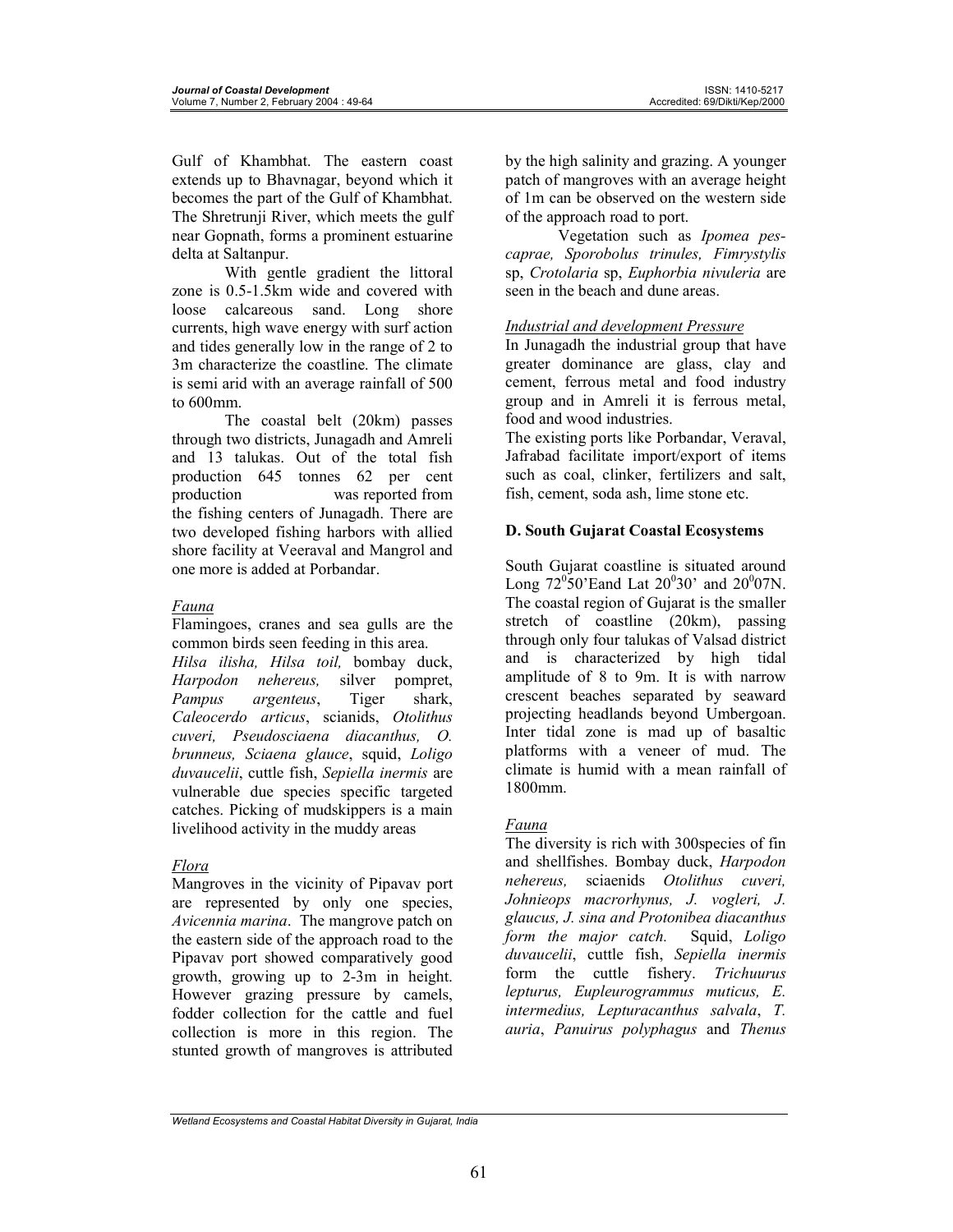*orientalis* were forming the substantial percent of catch.

### *Flora*

Mangrove forests in the coastal region accounts for a negligible share out of the total mangroves of the state. It is found along the mouth of Kolak estuary and in a small creek near Umbergoan. Dominated by *Avicennia marina* and a luxuriant growth of *Rhizophora* spp is observed in the south of Kolak River that attains height about 2m. Scattered mangroves are also found on the mudflats of Konai creek and some other creeks. Gujarat Ecology Society had suggested taking up plantation activities in south Gujarat coast, as the area is ideal with river run off, high tidal range, wide mudflats and good rainfall.

## *Industrial and development Pressure*

Out of industrial investment of the state Valsad district has attracted 2.5 percent of the investments. The small-scale industrial sector is dominated by textile  $(13.3\%)$ , chemical (13.0%), group of industries and followed by Machinery except electrical and transport equipment (9.3%) and rubber and its products (7.6%). The coast does not have any major or minor port.

Valsad is one of the important fish producing districts of the state contributing about 9% of the total fish production. It ranks sixth as far as mechanized vessels are concerned (24% of the total). Out of the total 854 fishing villages, Valsad has 88 with 25% of the total fishing population of the state.

# **NATIVE COMMUNITIES OF GUJARAT**

Fishermen and pastoralists are the two major community groups who have substantial dependence on the natural resources, very specifically on biodiversity. Due to their dominant resource use pattern, they also play major roles in conservation of biodiversity.

## **1. Fishermen**

According to the latest available figure total fishing population in Kachchh was about 15000 of which active ones were about 5700. The fishermen are mainly restricted in the coastal tracts. The fishermen who catch fish in the shallow, low tide water and most of them don't even have boats for deep-water fishing are the poorest among all fishermen communities and are locally known as 'Pagadiyas'. They sell their fish catch in the local markets. However, there are substantial numbers of fishermen own the boats, both mechanized and nonmechanized. Pagadiyas and boat fishermen, through their association, are in most of the cases using traditional fishing gears and follow some self-regulations in fish catching like seasonal breaks etc. Importantly, these fishermen community also closely associated with the mangroves and can also play major role in mangrove management.

## **2. Pastoralists and cattle breeders**

In Kachchh, animal husbandry is a very common occupation. Both, settled and nomadic pastoralists exist here, commonly known as '*maldhari*'. Based on the herd composition of livestock, there are clearly two distinct types of maldhari communities (a) those who keep cattle and buffaloes and (b) those who keep sheep and goats, belong to 'Rabari' and 'Bharwad' community. Although, milk selling is the main economic activity, but the sale of animal also form substantial contribution in the annual income of these maldhari communities. In Banni and Pachchham regions, traditional methods of livestock breeding still persists, especially for cattle and buffalo.

*Wetland Ecosystems and Coastal Habitat Diversity in Gujarat, India*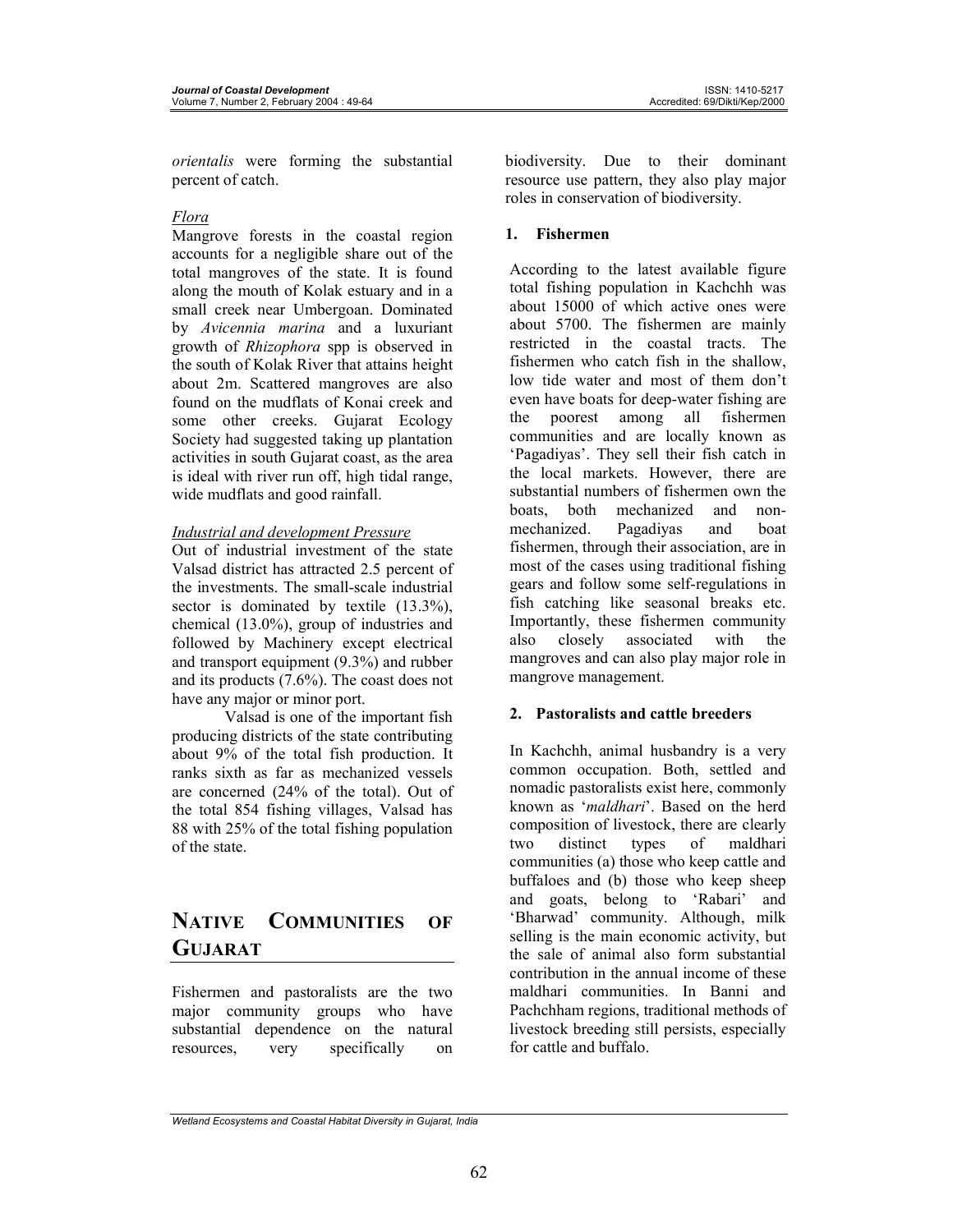# **MAJOR PRESSURES IN THE COASTAL ECOSYSTEM**

Industrialization and consequent urbanization has brought environmental degradation inland and pressures on the bio diversity of the coastal ecosystems. Gujarat is considered to be one of the most polluted states of India. From its traditional agriculture and textile base it has diversified into chemicals, petrochemicals, drugs and pharmaceuticals, food products, machine and tools, paper and pulp, dye stuffs, fertilizers etc.

The state has 41 minor, intermediate and major ports geographically dispersed across South Gujarat (13), Saurashtra (23) and Kachchh (4). Kandla-Vadinar is a major port in Kachchh. Ten new ports (Four in Kachchh and six in Khambhat areas) are to be developed by Private sectors and Gujarat maritime Board (GMB).

Dredging activities for vessel movements, sedimentation, shipping operations, solid and other waste deposition are the destructive pressures created to the sea floor, coastal habitats and other living organisms.

The pressure on the carrying capacity of the golden corridor is immense. Heavy concentration of industries without concern for the carrying capacity of the regions would result in the emergence of few more clusters such as Dahej or the Gulf of Kachchh, the latter threatening the fragile ecosystem of the Marine National Park.

A recent measure of setting up common effluent treatment plants (ETP) for the industrial units is an emerging threat. ETP's cannot treat certain types of pollutants like heavy metals, mercury and POPs. The disposal of hazardous waste and technical capability to measure the emission level need urgent attention.

The coastal waters of Gujarat can be expected to receive 606Mm<sup>3</sup> domestic

sewage and 215Mm<sup>3</sup> industrial effluents every year. In addition about 14000 tonnes of domestic solid wastes are dumped into the sea. Coastal industries generate five million tones of solid wastes. There is no estimates made for agricultural run off into the sea with increasing levels of pesticides and fertilizers from the districts of Kachchh, Kheda, Surat and Valsad that are likely to contribute excess nutrient. Pollution of estuaries and downstream rivers has affected the livelihood of the local fishermen.

Alang Ship breaking yard is the largest scrap yard in the world, has 182 ship-breaking plots spread over an area of 10km along the coast. This yard contributes 15 percent of India's annual steel production. Ship breaking yard at Alang generates large amounts of solid wastes, variety of pollutants, including fuel, oil and lubricants, heavy metals like tin and lead, chemicals like polychlorinated biphenyls from paints, oil sludge, fine powder and sand. The rich marine life on Piram Island is imperiled because of the accumulation of nonbiodegradable wastes dumped into the Gulf of Khambhat.

Mining the extensive deposits of miliolite rocks of the quaternary period, overlain by calcareous beach sand, which are the raw material for soda ash and cement production, is a major threat to the miliolite beach and sandy shores of Saurashtra on the Arabian Sea. Soda ash plants in Mithapur, Porbandar and Sustrapada release enormous amount of wastewater with high contents of unionized Ammonia and inorganic suspended load.

In Porbandar, Valsad, Ankleshwar and Bharuch, Mangrol, Mandvi, Umbergoan and Pardi are likely to be the hot spots with textile industry being the main source of additional wastewater discharges.

Marine fish landings have exceeded the maximum sustainable levels.

*Wetland Ecosystems and Coastal Habitat Diversity in Gujarat, India*